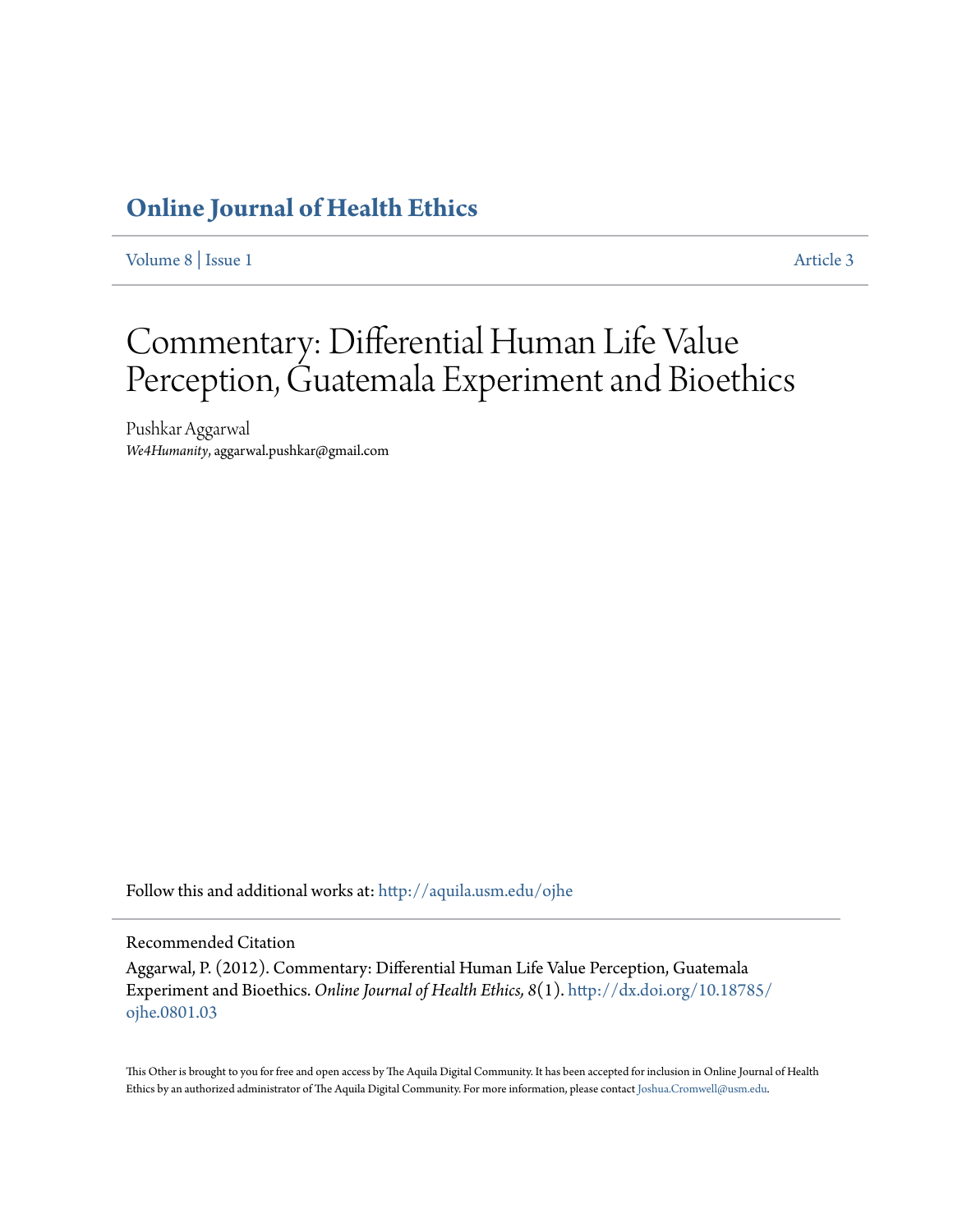## **Commentary: Differential Human Life Value Perception, Guatemala Experiment and Bioethics**

### Pushkar Aggarwal 1<sup>st</sup> Lieutenant, Civil Air Patrol

### **Abstract**

The objective of this opinionated paper is to reflect on the potential of perceptions of different values of human life in influencing ethics violations particularly in health and medical research. It is posited that sometimes members of the research community perceive their own lives as being more precious than other lives. The factor discussed for bioethical violations is the perception of different levels of importance of human lives of people of different races, cultures, regions, countries or ethnic origins in the minds of fellow humans. The experiments carried out on Jews in Nazi camps, African-American people in The Tuskegee experiment, and Guatemalans in The Guatemala Syphilis experiment point to this perception. More often than not, the learned medical scientists know what morally sound medical research is, as is brought forward by an example of Guatemala study; however, sometimes they resort to bioethical violations presumably influenced by their perception of value for other human lives. The researchers for clinical or experimental trials are often drawn to inhabitants of underdeveloped or developing nations as they perceive that if in case there is any harm to the clinical subjects' health, there won't be any big payouts; as the worth of those subjects is less than clinical subjects in a developed country. In some of the unethical human experimentations, the affected populations were vulnerable due to their social or economic conditions: being war personnel, mentally depressed or being inmates in prisons. This vulnerability of the subjects makes the researcher throw away the concept of 'equality in the value of human life'. It is the opinion of the author that as long as this mentality of different values of human life persists, it will have the potential to feed into ethical violations in spite of regulations or laws.

KEYWORDS: Bioethics, research, human life, Guatemala, syphilis

Any correspondence concerning this article should be addressed to Pushkar Aggarwal, 1<sup>st</sup> Lieutenant, Civil Air Patrol, 13305 Darnestown Road, Gaithersburg, MD-20878. Email: [Aggarwal.pushkar@gmail.com](mailto:Aggarwal.pushkar@gmail.com)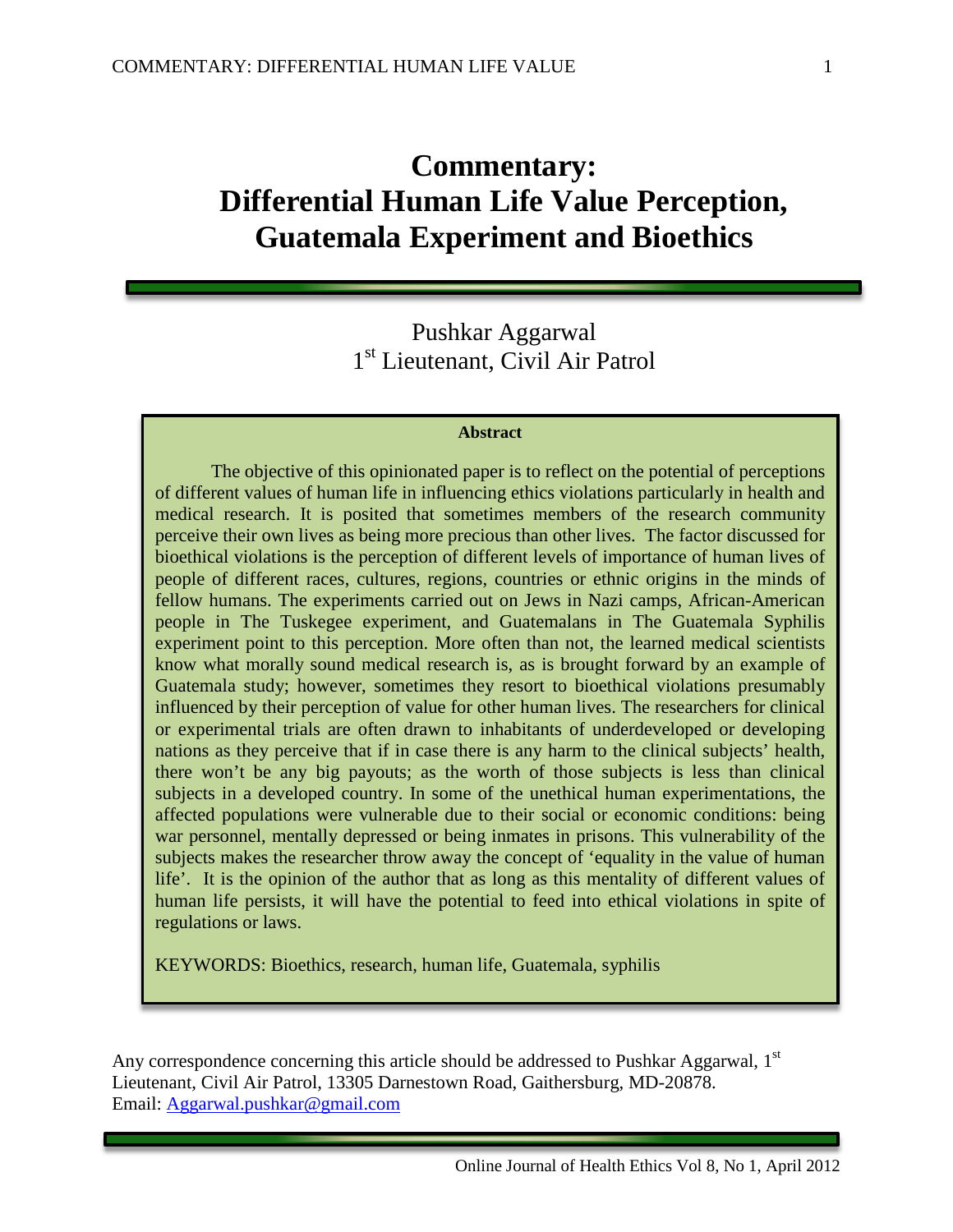### **Differential Human Life Value Perception, Guatemala Experiment and Bioethics**

Medical research is an integral part of discovering and evaluating new cures for diseases that affect humans. The research community should make sure that they do not resort to bioethical violations in their zeal to achieve the objectives of the research. However, it has been seen repeatedly that bioethical violations do occur, though their frequency has drastically reduced due to increased awareness.

Recently, an atrocity against medical science perpetrated by United States Public Health Service physician, John Charles Cutler, in Guatemala over 60 years ago has come to light. US Presidential Commission concluded that ethical standards of the time were disregarded but was silent on the reason why they were disregarded (President's Commission for the Study of Bioethical Issues, 2011). This bioethics violation was uncovered by Professor Susan Mokotoff Reverby of Wellesley College. Reverby (2011) found the documents in 2005 while researching the Tuskegee Syphilis study, in Cutler's archived papers. U.S. Secretary of State Hillary Clinton and U.S. Secretary of Health and Human Services Kathleen Sebelius issued a formal apology (Clinton & Sebelius, 2010) to the Guatemalan government for the experiments in which Guatemalan prisoners were intentionally infected with syphilis and then treated with antibiotics.

The premise of this paper is to ponder the factor - 'the value of human life' and how it might have led to the bioethics violations in health research.

Is the life of a human being precious? What is the intrinsic value of humans? It is opined here that sometimes the research community only believes 'their own life' to be precious enough and not others. Here, 'their own life' may include being of the same race, ethnicity, community, region, religion, country or from a similar economic status. All 'other lives' are perceived to have minimal value. The value with which one weighs other individuals modifies his/her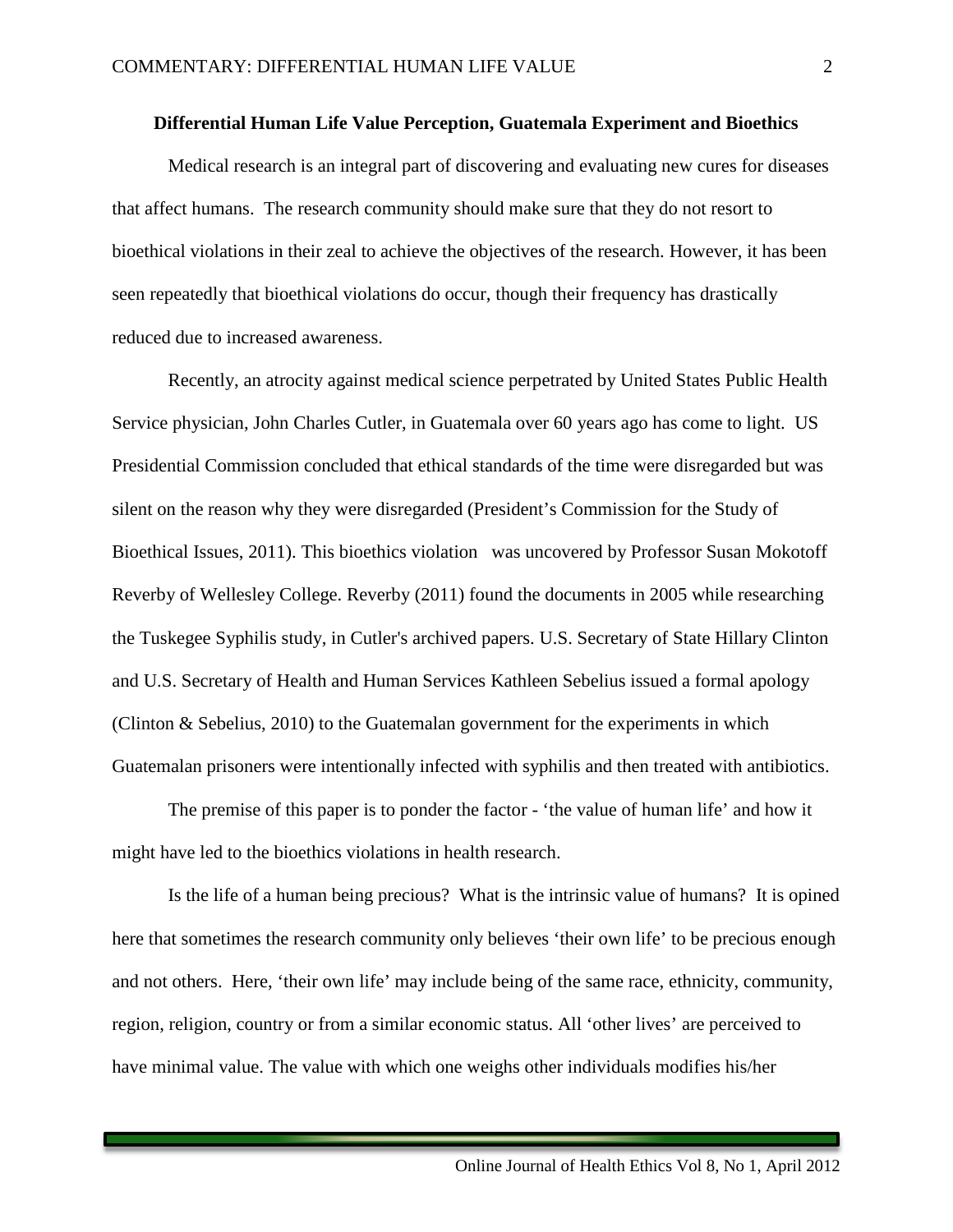behavior and actions towards them. The experiments carried out on Jews in Nazi camps, on African-American people in The Tuskegee experiment, and on Guatemalans in The Guatemala Syphilis experiment point to this perception. Not only is this true in clinical medicine research but also in the international business and political setup. A life lost in The Bhopal accident is considered to be less precious than the livelihood loss due to The BP oil spill. The value of life or the earnings value of those in the third world countries (India's in case of Bhopal accident) or other ethnicities (Jews in case of Nazi Experiments) appear to be irrelevant.

The economic principles and economic perceptions have also fueled the exploitation of the vulnerability in disease research. A few medical scientists sometimes want to achieve fame and economic power, even if it is at the cost of human lives or harm to humans. The medical research community and the pharmaceutical industry clamor for new disease cures and yet want to have financial gains. Researchers and the pharmaceutical industry try to have the least financial costs for clinical trials and sometimes resort to non-ethical studies ("The Ethics Industry," 1997). This leads them to countries where the cohort is relatively poor and uneducated, and the scientific labor is cheap. It gives them access to naive people who are suffering from the disease being investigated, but are not taking medicines for other diseases. This population which is uneducated, socially backward, and having meager resources of livelihood are often targeted as the researchers and the pharmaceutical companies know that neither these guinea pigs nor their families have the resources to fight in local courts, let alone International courts or courts in the countries where the principal investigator or the main headquarters of the pharmaceutical company is located. Thus, researchers for clinical or experimental trials are drawn to inhabitants of underdeveloped or developing nations to decrease overall cost of development of drugs. Albeit, they perceive that in case there is any harm to the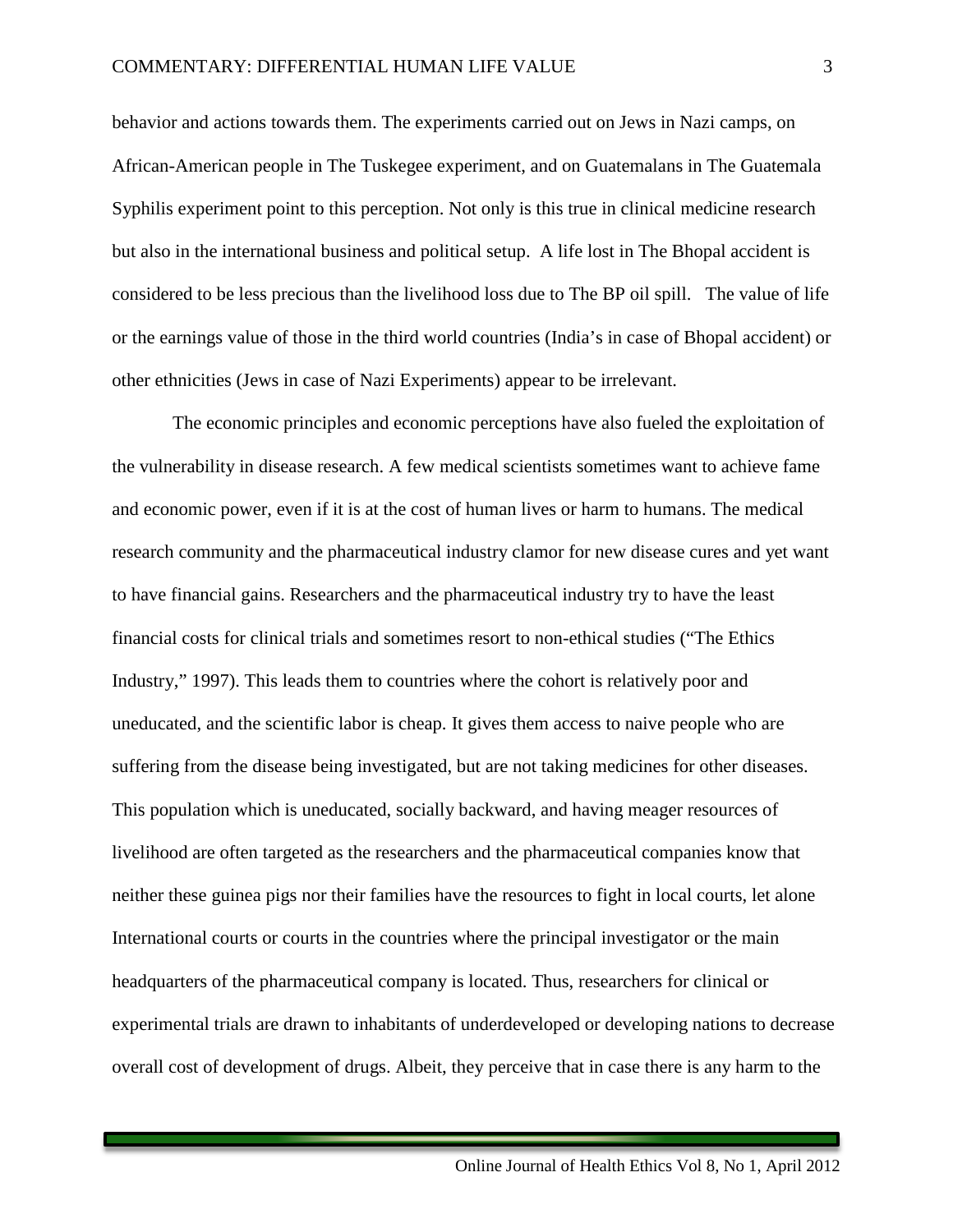clinical subjects' health, there won't be any big payouts; as the worth of those subjects is *less than* clinical subjects in a developed country.

It is not that the learned and powerful medical scientists do not know what morally sound medical research is or that they are intellectually immature to differentiate between ethical and non-ethical biomedical research. This is also true irrespective of bioethical codes and Acts. Several international codes provide guidance on the ethical conduct of clinical research including the Declaration of Helsinki, Council for International Organizations of Medical Sciences (CIOMS), International Guidelines for Biomedical Research, and the UNAIDS Guidance Document on Ethical Considerations in HIV Vaccine Research. All the research proposals go through IRB or equivalent committees. How well do the members of these committees follow the actual violations in the trial? Does any member ever visit the actual patients and talk to them? Even if there are violations, these codes are recommendations, not legal imperatives. More often than not, no documentation is provided to the subjects if they have any legal course in case something adverse happens.

It is the opinion of the author that the main factor for bioethical violations is the perception of different levels of importance of human lives among people of different races, cultures, regions, countries or ethnic origins in the minds of research scientists and fellow human beings. This was probably one of the reasons that the Guatemala Syphilis experiment was not conducted in North East America but in Guatemala at the behest of The U.S. government. Dr. John C. Cutler of The United States Public Health Service, the Principal-Investigator for The Guatemala experiment knew that the study was not morally sound. As you can imagine, Cutler reported to his colleague, "We are holding our breaths, and we are explaining to the patients and others concerned with but a few key exceptions, that the treatment is a new one utilizing serum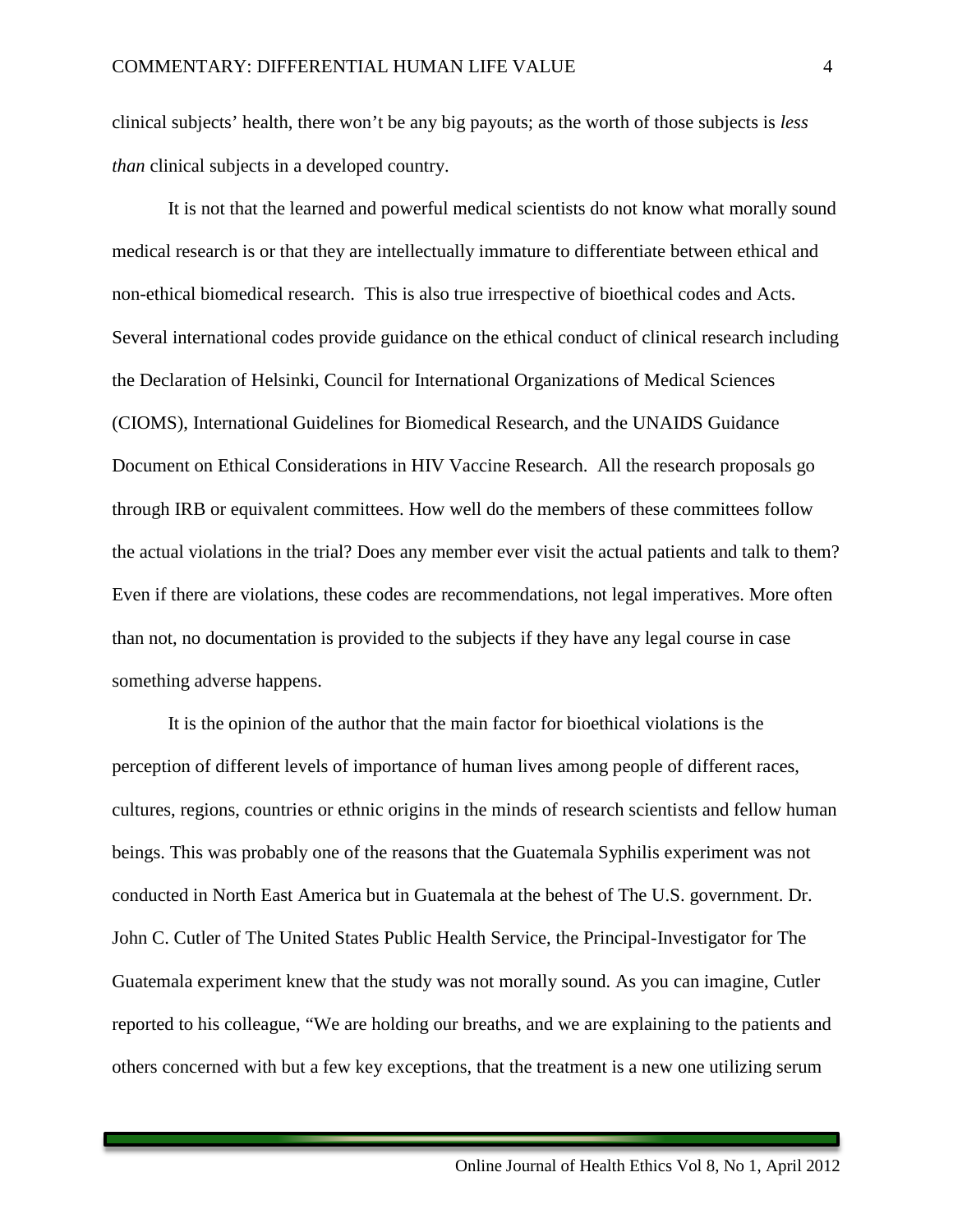followed by penicillin. This double talk keeps me hopping at times." In a second letter he repeated his concerns that "a few words to the wrong person here, or even at home, might wreck it or parts of it…." PHS physician R.C. Arnold, who supervised Cutler from afar, was more troubled than Cutler about the ethics of the project. Eight months after the "Doctors' Trials" at Nuremberg had ended, he confided to Cutler, "I am a bit, in fact more than a bit, leery of the experiment with the insane people. They cannot give consent, do not know what is going on, and if some goody organization got wind of the work, they would raise a lot of smoke. I think the soldiers would be best or the prisoners for they can give consent. Maybe I'm too conservative….Also, how many knew what was going on? I realize that a pt [patient] or a dozen could be infected, develop the disease and be cured before anything could be suspected…In the report, I see no reason to say where the work was done and the type of volunteer." (Reverby, 2011).

This shows that the United States Public Health Service doctors and officials were well aware of the lack of bioethics in the experiment, turned a blind eye to the immorality and went ahead with the experiment nevertheless. On a certain level, the Guatemala experiments surpassed Nazi experiments in the sense that these were carried out on citizens of another country after taking permission from Guatemala' government in exchange for money and aid. In Nazi experiments, Jews were their own citizens. In lieu of aid from the US government, the Guatemalan's authorities at that time turned a blind eye to the details and protocols of the trials thereby ignoring the value of the life of the prisoners.

 The Guatemala Syphilis medical experiments took place in 1948, about the time that U.S. officials were prosecuting Nazi officials for subjecting human beings to gruesome medical experimentation (Hornberger, 2010). The US government which was actively pursuing cases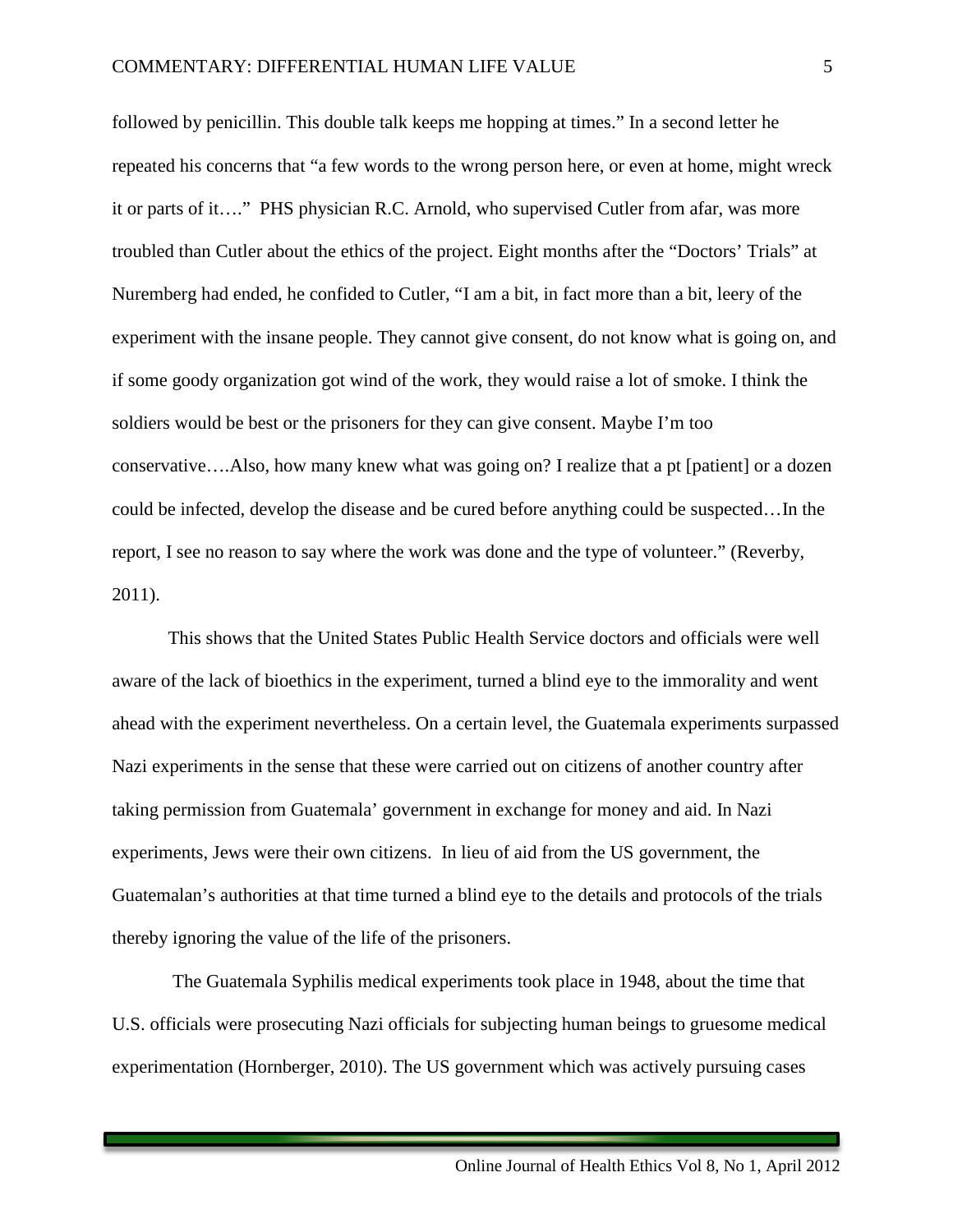against Nazis for conducting medical experiments on an ethnic population thought that it would be fine if they carried out similar experiments in Guatemala as long as the world did not know about them. As one might imagine, efforts were made to keep these shrouded in the veil of secrecy. It was basically a different set of rules for you; a different one for me; a different life value for Nazi's subjects and a different life value for Guatemalan experiment subjects.

 Another fundamental reason for most of these unethical human experimentations, as it comes out, is that the effected populations were vulnerable. They were vulnerable due to their: social or economic conditions, inability to fight a stronger enemy, being war personnel, mental patients, or being inmates in prisons. This vulnerability makes the researcher throw away the concept of 'equality in the value of human life.'

 So, let us go back to the basic question of perception of value of life and start to evaluate answers to some questions. Is the 'value of life' of a Caucasian of one country different from the value of life of a Caucasian from another country? Is the value of life of a Caucasian different than the value of life of an African-American (The Tuskegee experiment) in the same country? Or, is the value of life of a citizen of a developed country equal to the value of life of a citizen from an underdeveloped country? Was the value of life of a Jew less than that of a German in the 1940's; or, is the value of life of a Jew more than the value of a life of a Palestinian in  $21<sup>st</sup>$ century? Is the value of life of a person of one religion equal to value of life of a person having other religion? Is the value of life of a rich CEO of a multinational company equal to the value of a life of a spiritual person in a third world country? Is the value of life of a medical researcher more than the value of life of an experimental human subject in an underdeveloped nation? As long as the answers to these and similar questions provide an unequal life value in the minds of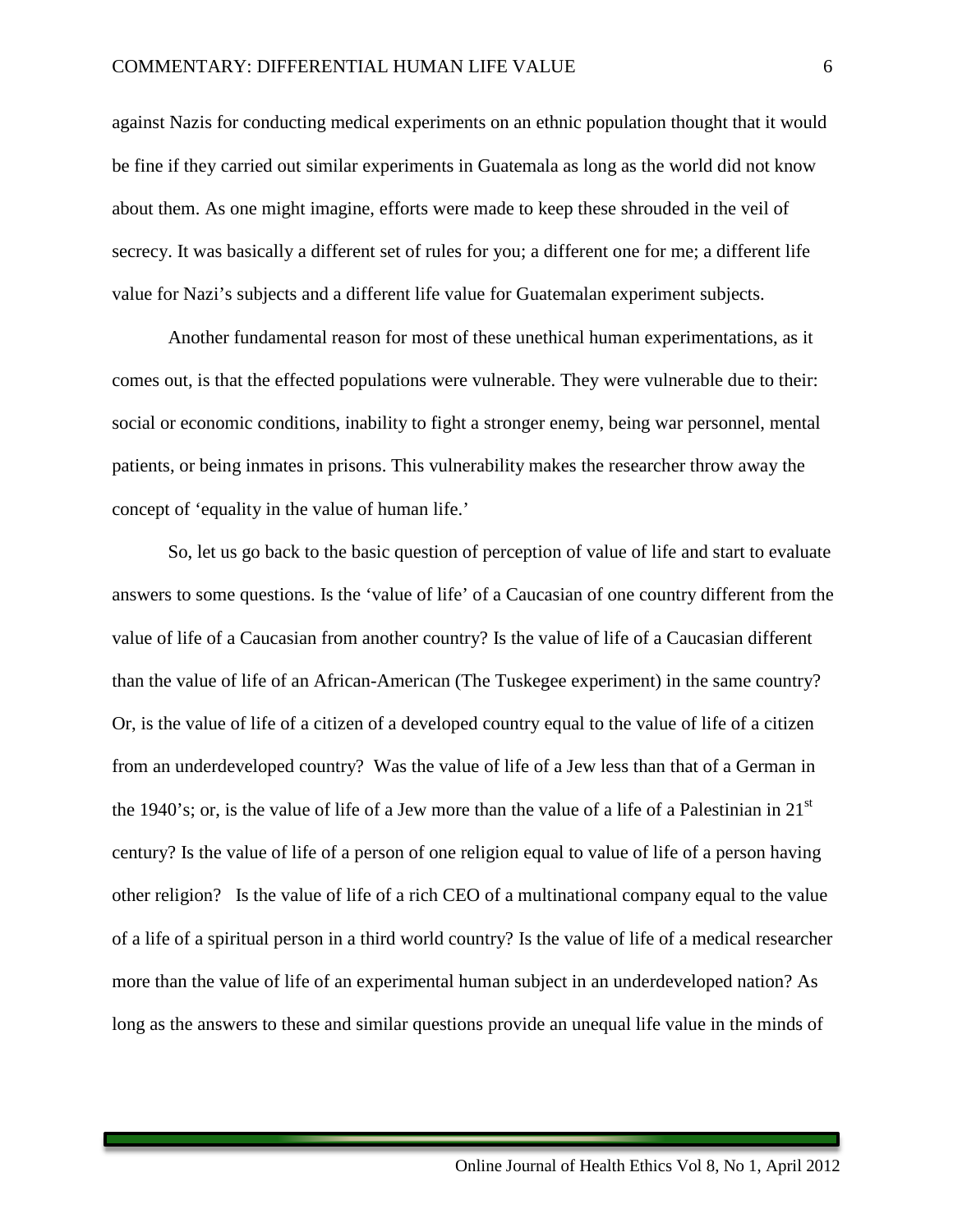the people even though outwardly they may exclaim- all humans are equal; it is the opinion of the author that it has the potential to feed into ethical violations in spite of regulations or laws.

Please note that the opinions expressed by the author represent those of the author and do not reflect the opinions of the Online Journal of Health Ethics' editorial staff, editors or reviewers.